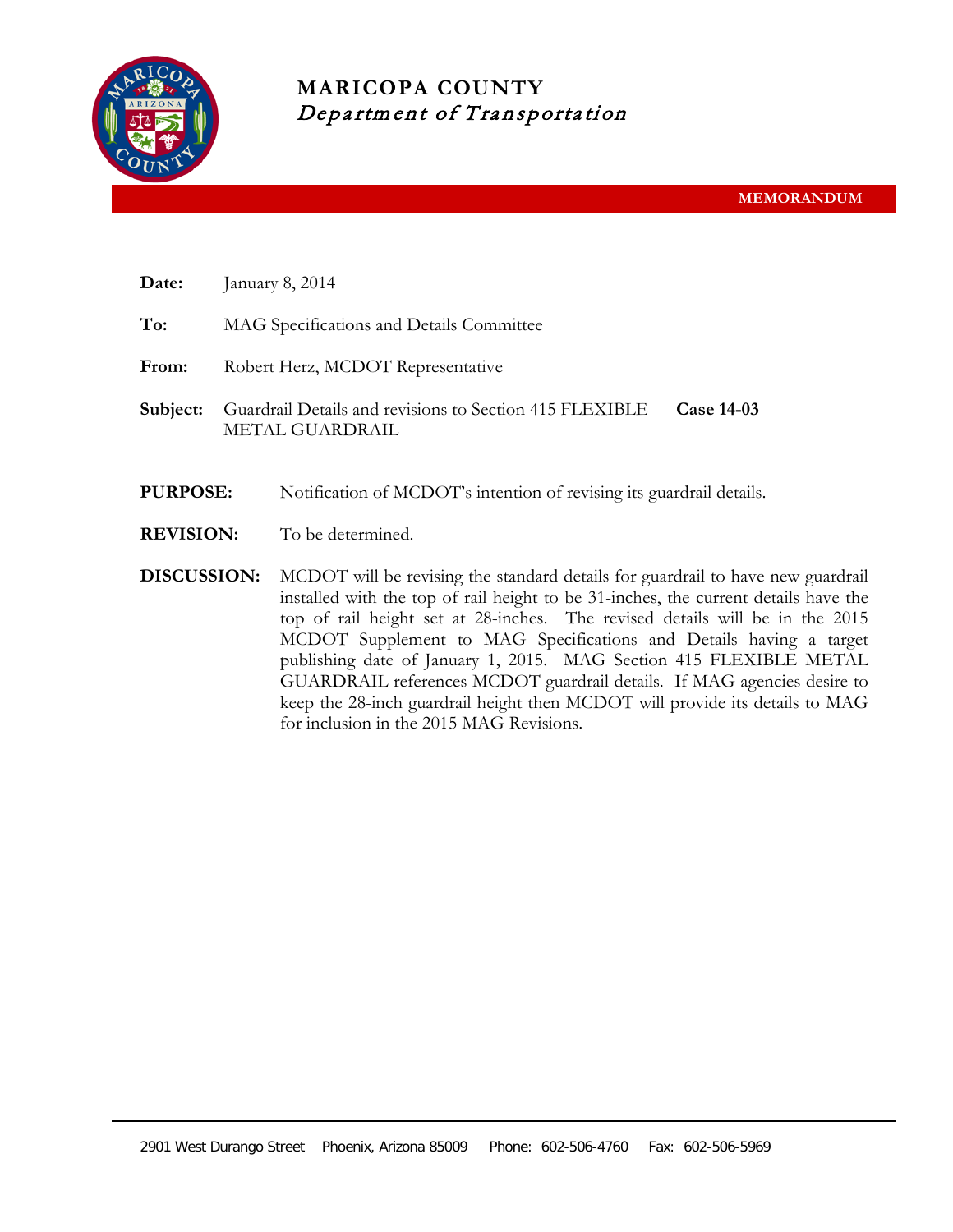

# Memorandum

# SENT VIA ELECTRONIC MAIL

Subject: ACTION: Roadside Design: Steel Strong Post W-beam Guardrail

Date: May 17, 2010

From: David A. Nicol, P.E. Director, Office of Safety Design In Reply Refer To: HSSD

To: Division Administrators

This memorandum provides guidance to all State DOTs and FHWA Division Offices on the height of guardrail for new installations on the National Highway System (NHS). It details the minimum mounting heights of systems successfully crash tested per the NCHRP Report 350 "Recommended Procedures for the Safety Performance Evaluation of Highway Features" and the AASHTO Manual for Assessing Safety Hardware (MASH).

# NCHRP Report 350 Accepted Systems:

Recent research on standard 27-inch guardrail shows that it does not meet NCHRP Report 350 Test Level 3 (TL-3) criteria. This requires a revision of current policy with regard to new G4(1S) guardrail installation height.

Transportation agencies should ensure the minimum height of newly-installed G4(1S) W-beam guardrail is at least 27<sup>3</sup>/4 inches (minimum) to the top of the rail, including construction tolerance. A nominal installation height of 29 inches, plus or minus one inch, may be specified and is acceptable for use on the NHS. For your reference, a sampling of States that currently specify G4(1S) W-beam guardrail at 27¾ inches or higher is included in Appendix A. A summary of standard height guardrail testing is included as Appendix B.

# MASH Accepted Systems:

Recent research on metric height G4(1S) guardrail (27¾ inches to the top) to meet AASHTO MASH TL-3 criteria has revealed performance issues that require the following recommendation with regard to modified G4(1S) guardrail installation height. Transportation agencies should consider adopting generic or proprietary 31-inch high guardrail designs (instead of the G4(1S) system) as standard for all new installations. The

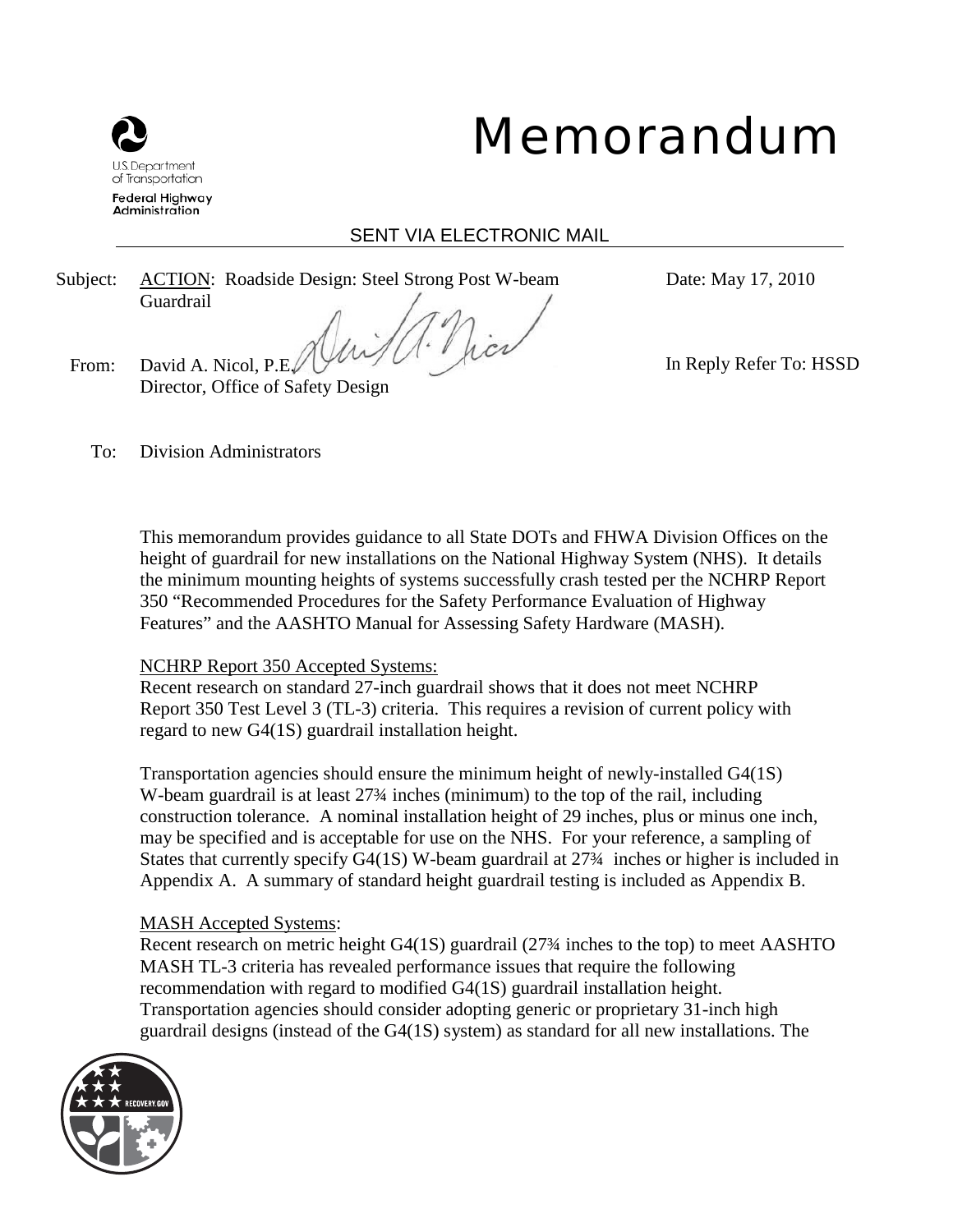installation height of 31 inches to the top of the rail is the nominal height and a construction tolerance of plus or minus one inch applies. These systems meet MASH test and evaluation criteria and have improved crash-test performance and increased capacity to safely contain and redirect higher center-of-gravity vehicles such as pickup trucks and SUVs. Existing crash testing of 27¾ inch high guardrail per MASH criteria can be found in Appendix B. Examples of 31-inch guardrail and end terminals are included in Appendix C. Experience in several States that have used the generic Midwest Guardrail System has shown that there is little or no increase in cost. Numerous guardrail terminals successfully tested under NCHRP Report 350 that are compatible with 31-inch high W-beam systems are also referenced in Appendix B.

#### Action Needed

Division Offices should work closely with their State transportation agencies to implement the revised minimum installation height for G4(1S) guardrail of 27¾ inches, and also request that States consider adopting the 31-inch high guardrail designs.

In my November 20, 2009, memorandum, "Manual for Assessing Safety Hardware," I noted the AASHTO/FHWA Implementation Plan provided that all highway safety hardware accepted prior to the adoption of MASH using criteria contained in NCHRP Report 350 may remain in place and continue to be manufactured and installed. The G4(1S) strong steel post W-beam guardrail system installed at a minimum of 27<sup>3</sup>/4 inches is consistent with this statement and may, indeed, be used on the NHS for the foreseeable future. However, we believe that States should consider adopting 31-inch guardrail as their standard because these systems exhibit superior performance at little or no additional cost.

Attached to this memorandum as Appendix D is a series of Frequently Asked Questions (FAQs) regarding guardrail, guardrail terminals, transitions, and bridge rails. A future memorandum, which will be coordinated with the AASHTO Technical Committee on Roadside Safety, will provide guidance on addressing the height of existing guardrail. If you have any questions or comments on this guidance, please contact Mr. Nicholas Artimovich at [nick.artimovich@dot.gov](mailto:nick.artimovich@dot.gov) or Mr. William Longstreet at [will.longstreet@dot.gov,](mailto:will.longstreet@dot.gov) Office of Safety Design.

#### 5 Attachments

cc: Mr. John R. Baxter, Associate Administrator for Federal Lands Highway Mr. King W. Gee, Associate Administrator for Infrastructure Mr. Jeffrey A. Lindley, Associate Administrator for Operation Directors of Field Services Federal Land Highway Division Engineers Safetyfield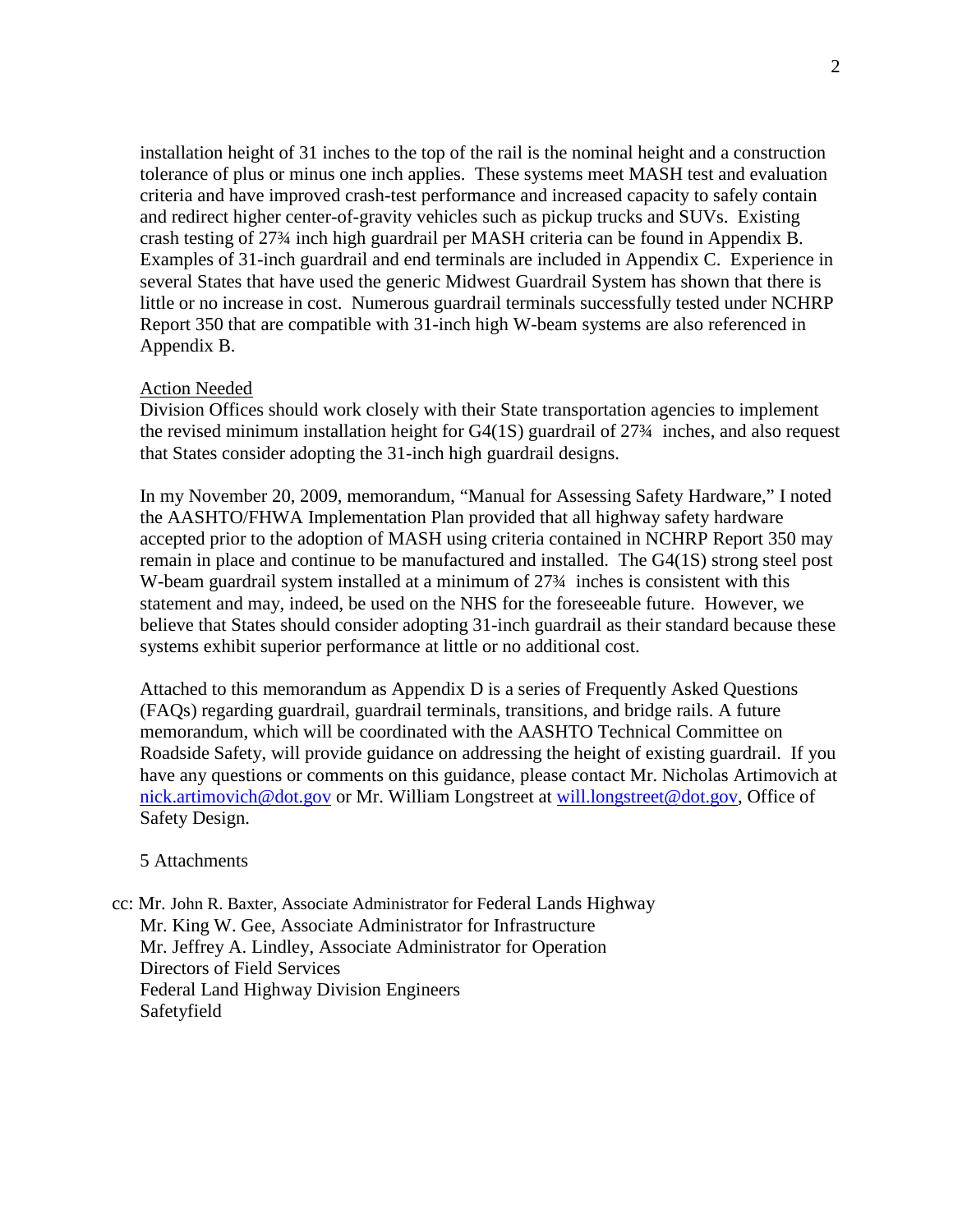# Sampling of States that Specify G4(1S) W-beam guardrail at 27-3/4 inches (minimum) Height

The table below lists the Division Office contacts for State DOT's that specify 27-3/4 inch (minimum) guardrail height and their corresponding contact information.

| Division  | Contact                   | Post         | <b>Blockout</b> |
|-----------|---------------------------|--------------|-----------------|
| AZ        | <b>Jennifer Brown</b>     | Steel $\&$   | Wood &          |
|           | <b>Karen King</b>         | Wood         | Plastic         |
| DE        | <b>Patrick Kennedy</b>    |              |                 |
| MA        | <b>Timothy White</b>      |              |                 |
| MI        | <b>David Morena</b>       |              |                 |
| <b>MS</b> | <b>Teresa Bridges</b>     |              |                 |
| MT        | <b>Marcee Allen</b>       | Wood         | Wood            |
| <b>NH</b> | <b>Martin Calawa</b>      |              |                 |
| ND        | <b>Steven Busek</b>       | Wood         | Wood            |
| OH        | <b>Joseph Glinski</b>     | Steel &      | Wood            |
|           |                           | Wood         |                 |
| OK        | <b>Huy Nguyen</b>         |              |                 |
| PA        | <b>Michael Castellano</b> | <b>Steel</b> | Wood &          |
|           |                           |              | Plastic         |
| <b>UT</b> | <b>Roland Stanger</b>     | <b>Steel</b> | Composite       |
| VT        | <b>Roger Thompson</b>     |              |                 |
| VA        | <b>Ivan Rucker</b>        | <b>Steel</b> | Wood            |
|           | <b>Josue Yambo</b>        |              | Composite       |
| WV        | <b>Hamilton Duncan</b>    |              |                 |
| WI        | <b>William Bremer</b>     |              |                 |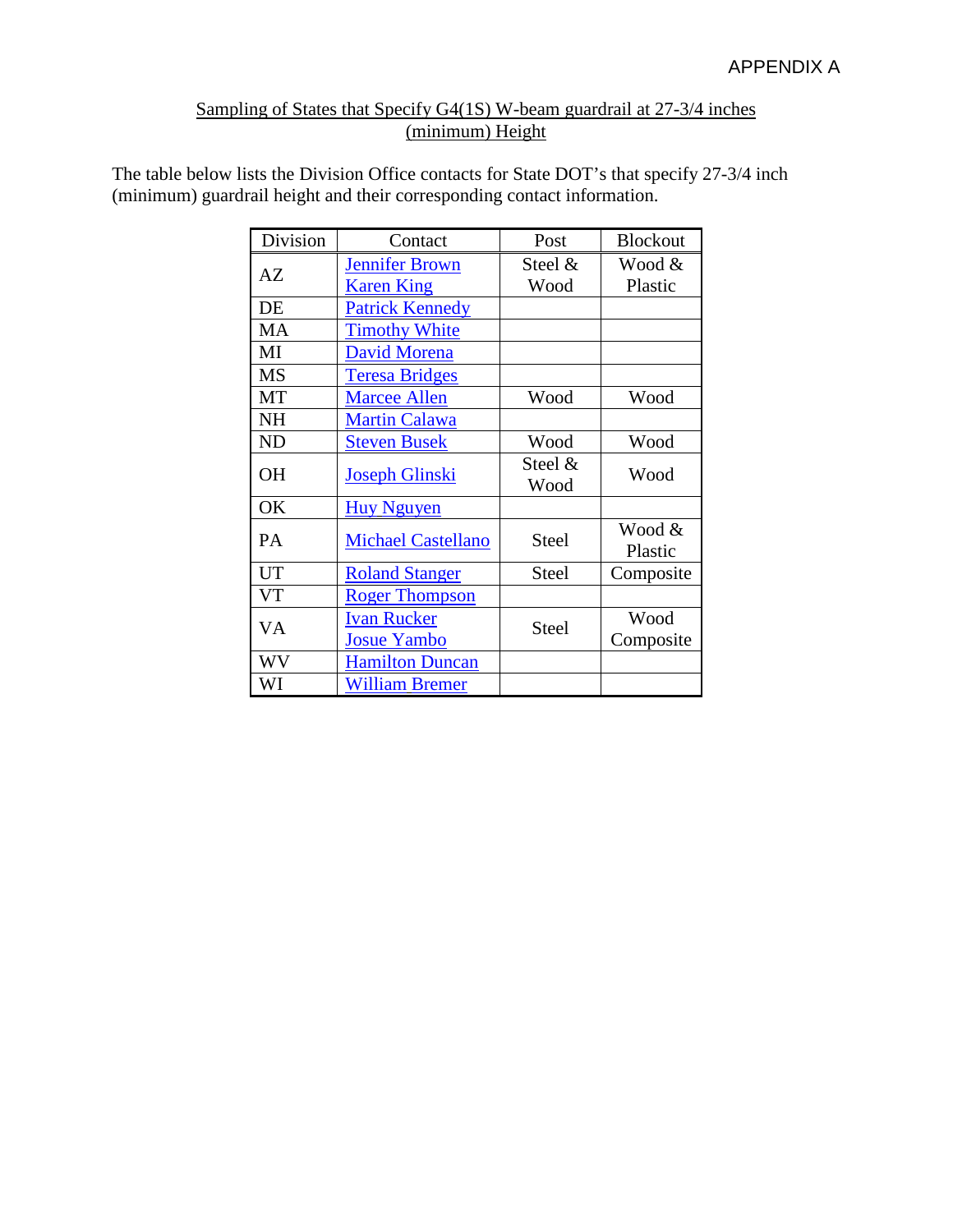## Research on Standard Guardrail Height

The following full scale crash testing research provides the basis of new policy for minimum guardrail height:

NCHRP Report 350 (Report 350): Recommended Procedures for the Safety Performance Evaluation of Highway Features, 1993: Strong Post Steel Guardrail-G4(1S):

- 1. A full-scale physical crash test per Report 350 for TL-3 conducted at an accredited laboratory of the modified G4(1S) guardrail with timber blockouts with height of guardrail to the center of the W-beam rail element of 550 mm (21.65") or 27-3/4 inch nominal height **<sup>1</sup> .** The 2000P test vehicle was successfully contained and redirected, remaining upright and stable during and after the collision period. As a result, this test is a pass.
- 2. A full-scale physical crash test per Report 350 for TL-3 conducted at an accredited laboratory of the modified G4(1S) guardrail with recycled polyethylene blockouts with height of guardrail to the center of the W-beam rail element of 550 mm (21.65 inches) or 27-3/4 inch nominal height<sup>2</sup>. The 2000P test vehicle was successfully contained and redirected, remaining upright and stable during and after the collision period. As a result, this test is a pass.
- 3. A full-scale physical crash test per Report 350 Test No 3-11 conducted at an accredited laboratory using 27 inch  $G4(1S)$  guardrail (as measured to the top of the rail)<sup>3</sup>. This guardrail was slightly different than standard G4(1S) in that it utilized a tapered block which caused the posts to be embedded slightly less than the typical 27 inch guardrail system. The 2000P test vehicle was contained, but rolled over during redirection. When this test was repeated with the barrier mounted at 27-3/4 inches **<sup>4</sup>** , the test vehicle climbed the barrier and came to rest upright on top of the guardrail. The laboratory concluded the results of both tests indicate the 27-3/4 inch height steel post guardrail is at the upper limit at which acceptable performance can be obtained and any modifications to the barrier could produce unacceptable results.
- 4. A full-scale physical crash test per NCHRP Report 350 for TL-3 conducted at an accredited laboratory of the modified G4(1S) guardrail with injection molded High Density Polyethylene (HDPE) blockouts with height of guardrail to the center of the W-beam rail element of 550 mm (21.65 inches) **<sup>5</sup> .** The 2000P test vehicle was successfully contained and redirected remaining upright and stable during and after the collision period. As a result, this test is a pass.
- 5. A full-scale physical crash test per NCHRP Report 350 for TL-3 conducted at an accredited laboratory of the modified G4(1S) guardrail with injection molded HDPE block outs with height of guardrail to the top of the W-beam rail element of 706 mm (27-3/4 inches) **<sup>6</sup> .** The 2000P test vehicle was successfully contained and redirected, remaining upright and stable during and after the collision period. As a result, this test is a pass.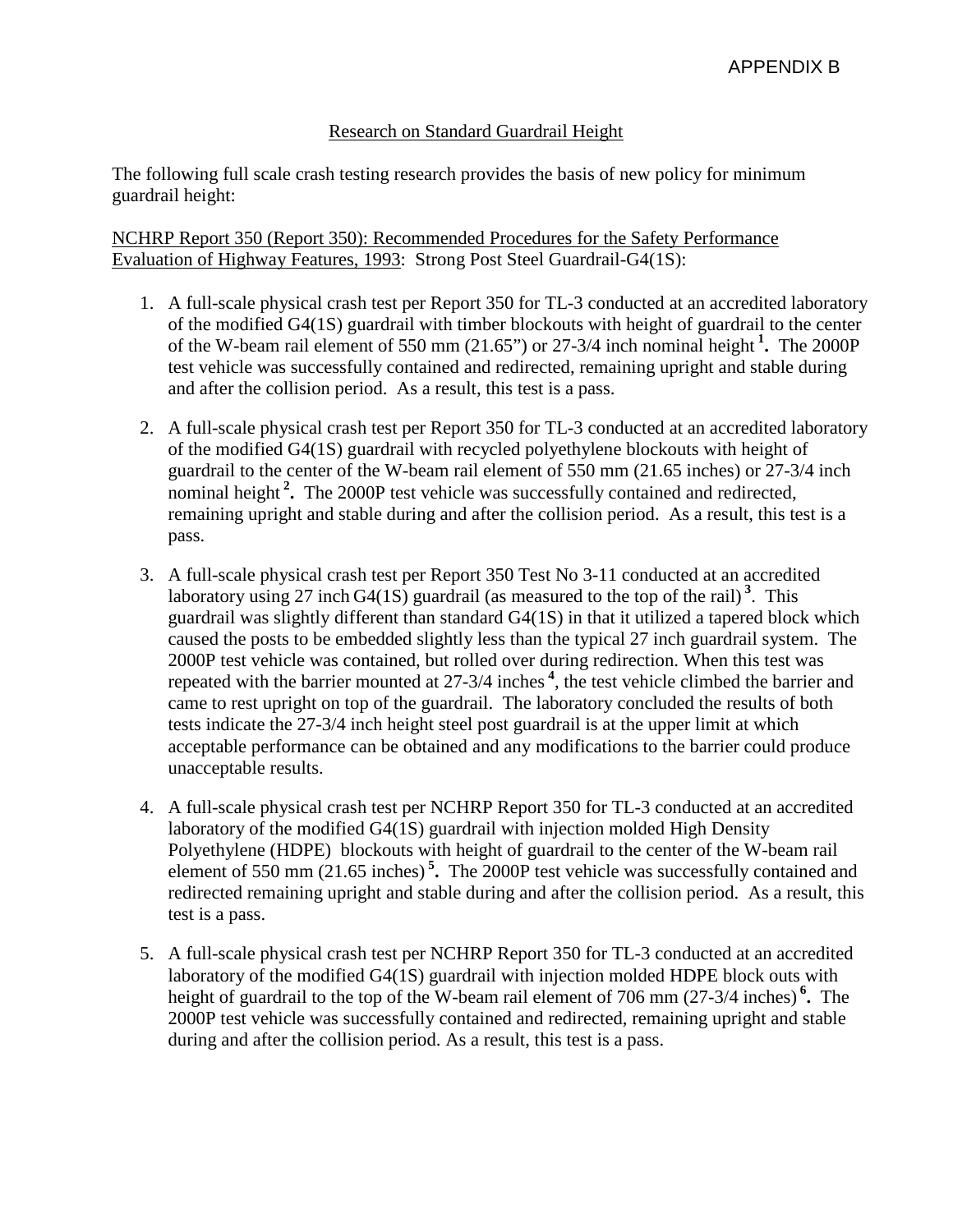6. Additional Computer Simulations:

Two (2) crash test simulations<sup>9</sup> per NCHRP 350 Test No 3-11 conducted by a laboratory using a 2000P pickup truck (test vehicle) using Livermore Software or LS-DYNA finite element modeling conducted on 27-3/4 inch high metric version W-beam guardrail (metric barrier).

- i. Simulation crash test of a metric barrier lowered by approximately 2-1/2 inches (25-12/2 inches above the ground) resulted in the test vehicle vaulting the barrier. As a result, this test is a failure.
- ii. Continuation of additional Finite Element Modeling simulation of the same test vehicle with a barrier height lowered by 1 inch (26-3/4 inches above the ground), projected that the test vehicle would climb atop the rail. In the absence of physical testing, this indicates a likelihood of test failure due to barrier vaulting. As a result, this test is a failure.

#### AASHTO MASH, 2009:

1. Strong Post W-beam Steel Guardrail - G4(1S):

Two (2) full-scale physical crash tests conducted at an accredited laboratory using metric height guardrail (27-3/4 inches) with a 5000 pound pickup truck.

- a. The first full-scale physical crash test **<sup>7</sup>** involved a three-quarter ton 2-door pickup impacting at 98.3 km/hr and 25.6 degrees. During this test the rail ruptured and the vehicle went through the barrier (the Impact Severity [IS] value was 158 kJ compared to a target of 156.4 kJ). As a result, this test is a failure.
- b. The second full-scale physical crash test  $\delta$  involved a one-half (1/2) ton, 4-door pickup truck. During this test the W-beam rail tore almost half way through, but the vehicle was contained and redirected. The impact conditions were 100.4 km/hr and 25.8 degrees (the IS value was 167 kJ or roughly 7 percent above the target value). The laboratory concluded that this partial tear of the W-beam was primarily due to pinch upon impact between offset block and the W-beam rail. As a result, this test is a pass.
- 2. Strong-Post W-beam Steel Guardrail Midwest Guardrail System (MGS):

A full-scale physical crash test per MASH for TL-3 conducted at an accredited laboratory of the non-proprietary strong-post W-beam guardrail, named the MGS longitudinal barrier. The guardrail increased mounting height of 31 inches, blockout depth of 12 inches and specifies mid-span splices<sup>10</sup>. The 2270P test vehicle was successfully contained and redirected, remaining upright and stable during and after the collision period. As a result, this test is a pass.

 TTI, Research Project 405421-1, dated January 1996 TTI, Research Project 400001-MPT1, dated February 1997 MwRSF Report No. TRP-03-90-99, dated November 10, 1999 MwRSF, Report No. TRP-03-104-00, dated December 13, 2000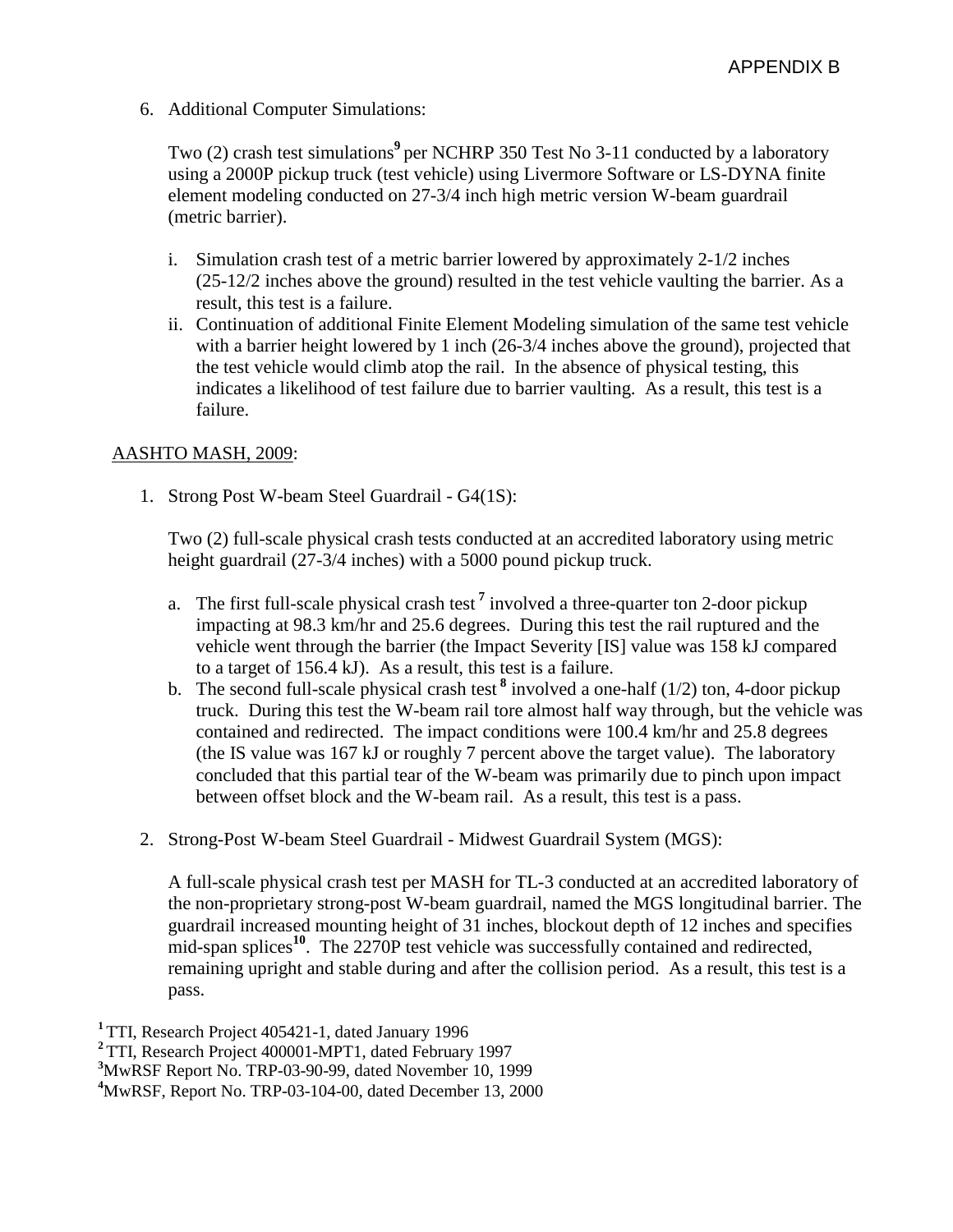TTI, Research Project 400001-TRB3, dated May 2001

TTI, Research Project 400001-MON1, dated February 2002

MwRSF, Report No. TRP-03-168-06, dated October 6, 2006 test no. 2214wb-1 **8** MwRSF, Report No. TRP-03-169-06, dated October 9, 2006 test no. 2214wb-2

- National Crash Test Analysis Center, Report No. NCAC2007-R-004, dated December 2007
- MwRSF Test Nos. MGS-1 and MGS-2, dated June 2009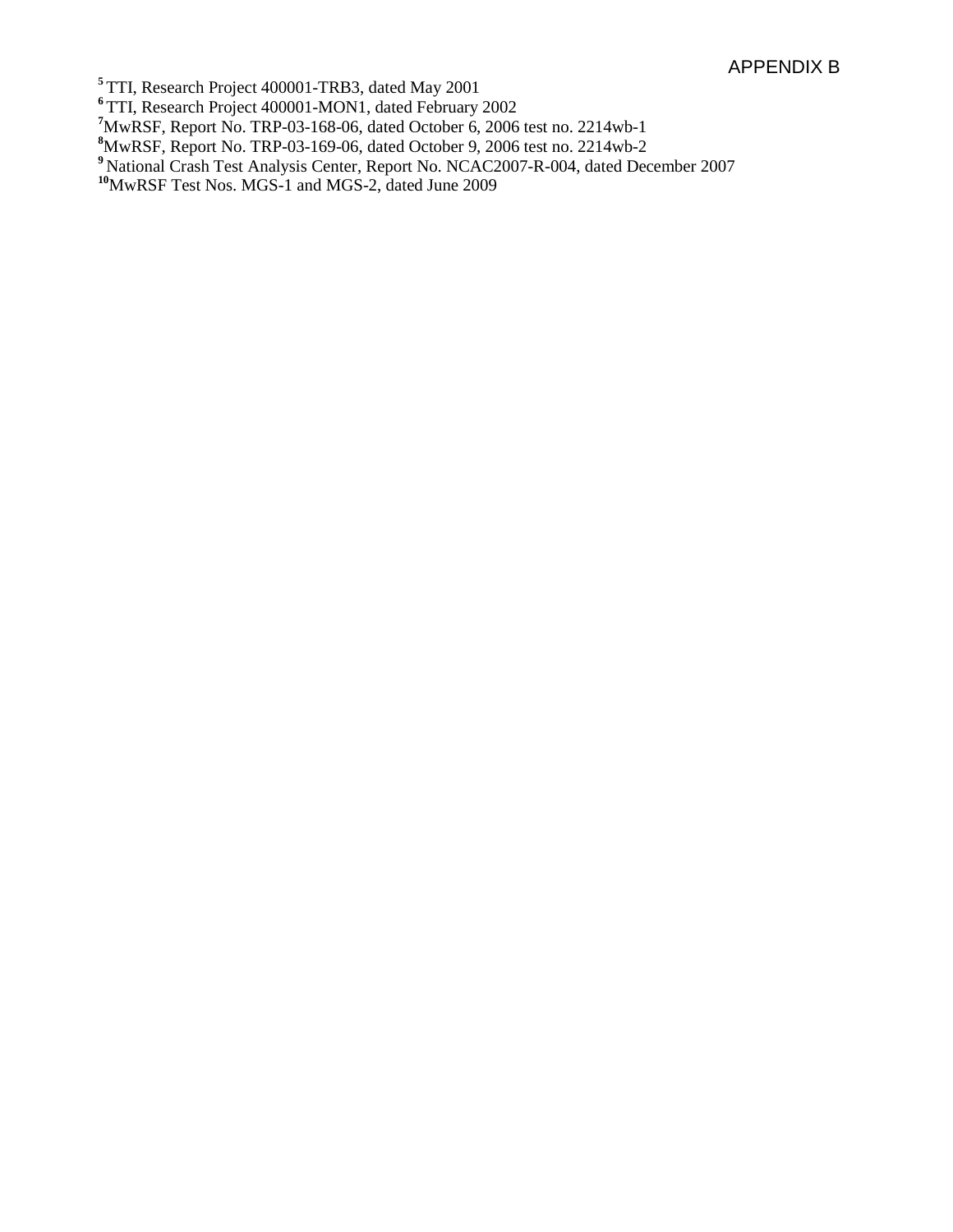#### **Crashworthy 31-inch Guardrails and Terminals**

The table below lists system availability as per the date of this correspondence. Corresponding Acceptance Letters in PDF format can be accessed from the electronic version of this Appendix through the links in the table.

All Longitudinal Barriers and Miscellaneous Items can be accessed through the following link: [http://safety.fhwa.dot.gov/roadway\\_dept/policy\\_guide/road\\_hardware/listing.cfm?code=long.](http://safety.fhwa.dot.gov/roadway_dept/policy_guide/road_hardware/listing.cfm?code=long)

All Barrier Terminals and Crash Cushions can be accessed through the following link: [http://safety.fhwa.dot.gov/roadway\\_dept/policy\\_guide/road\\_hardware/barriers/term\\_cush.cfm.](http://safety.fhwa.dot.gov/roadway_dept/policy_guide/road_hardware/barriers/term_cush.cfm)

| Name                                         | <b>Status</b>            | FHWA#               | Date                                 | Comments                                                  |  |
|----------------------------------------------|--------------------------|---------------------|--------------------------------------|-----------------------------------------------------------|--|
| <b>Midwest Guardrail</b><br>System           | Generic                  | $B-133$             | March 1, 2005                        | Steel or wood posts                                       |  |
| Midwest Guardrail<br>System                  | Generic                  | $B-175$             | June 25, 2008                        | MGS with various<br>wood species                          |  |
| T-31 W-beam<br>Guardrail                     | Proprietary<br>(Trinity) | $B-140$             | November 3, 2005                     | <b>NCHRP</b> Report 350<br>and MASH accepted              |  |
| <b>GMS</b> Guardrail                         | Proprietary<br>(Gregory) | $B-150$             | October 27, 2006                     | Gregory Mini<br>Spacer                                    |  |
| <b>GMS</b> Guardrail                         | Proprietary<br>(Gregory) | <b>B-150B</b>       | July 16, 2008                        | GMS with 12'6"<br>post spacing                            |  |
| Nu-Guard                                     | Proprietary<br>(Nucor)   | $B-162$             | September 11, 2007                   | U-channel post with<br>slot.<br>No block on 31"<br>system |  |
| Nu-Guard                                     | Proprietary<br>(Nucor)   | $B-162B$            | June 27, 2008                        | TL-4 acceptance                                           |  |
| Terminals for 31-inch high W-beam Guardrails |                          |                     |                                      |                                                           |  |
| Manufacturer                                 | <b>Status</b>            | FHWA#               | Date                                 | Terminal Type                                             |  |
| Road Systems, Inc.                           | Proprietary              | $CC-88$             | March 8, 2005                        | FLEAT and SKT for<br><b>MGS</b>                           |  |
| <b>Trinity Industries</b>                    | Proprietary              | $CC-94$<br>$CC-94A$ | September 2, 2005<br>August 30, 2007 | ET-Plus Terminal<br>for MGS                               |  |
| <b>Texas Transportation</b><br>Institute     | Proprietary              | $CC-100$            | August 30, 2007                      | <b>Slotted Rail</b><br>Terminal at 31<br>inches           |  |
| <b>GMS</b> Guardrail                         | Proprietary              | $CC-96$             | December 27, 2007                    | FLEAT and<br><b>SKT-MGS</b> for GMS<br>guardrail          |  |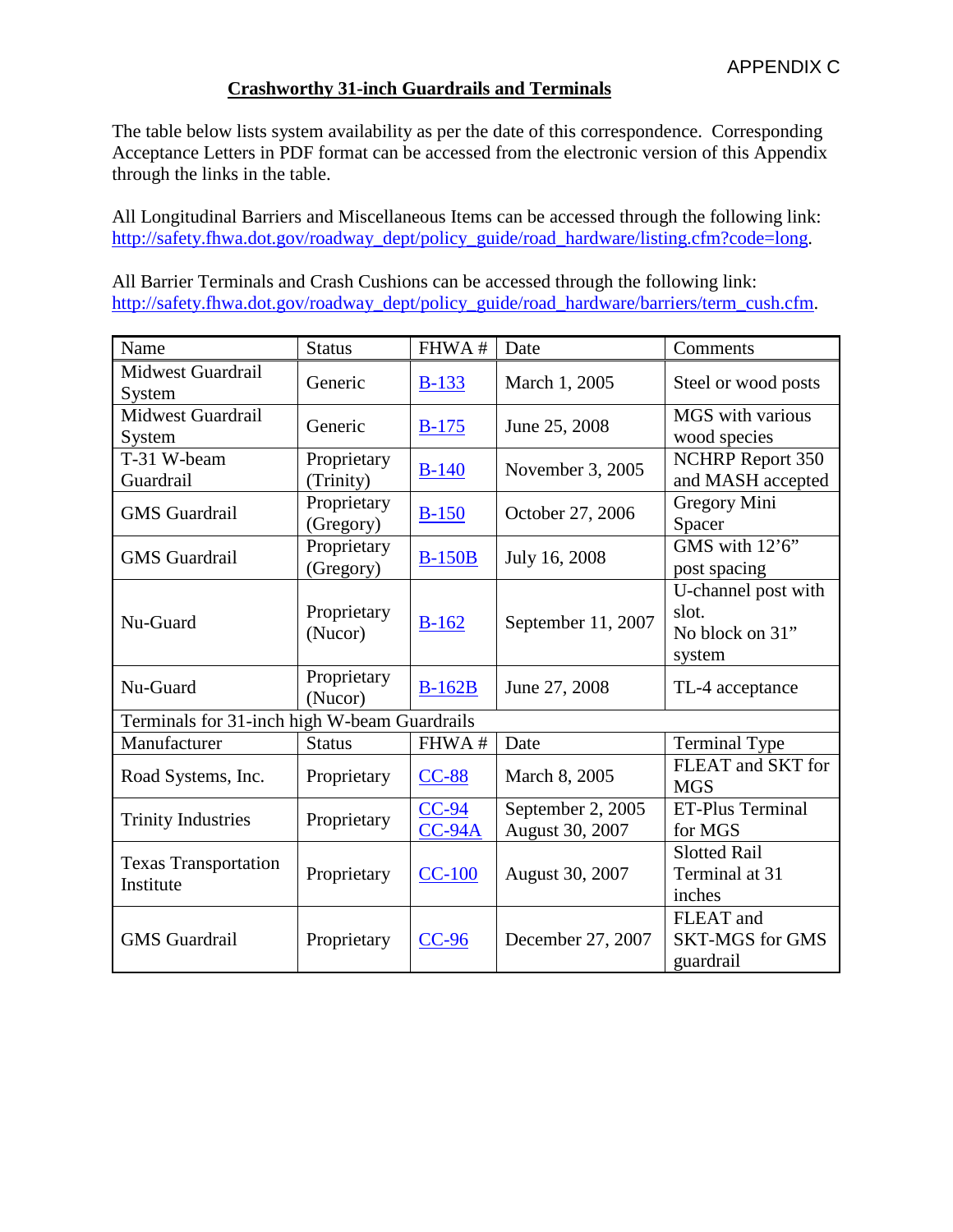#### FAQs: Barriers, Terminals, Transitions, Attenuators, and Bridge Railings

The FHWA barrier guidance is contained in the AASHTO Roadside Design Guide. However, numerous issues are raised by the FHWA field offices that involve interpretations, extrapolations, device selection, hardware deployment, or simply trying to fit safety devices into real world conditions.

These questions and answers offer clarification on the use of roadside hardware for issues not covered by FHWA policy or topics that simply need additional explanation. They are the considered opinions of engineers in the FHWA Office of Safety Design and FHWA Resource Center with helpful input from members of AASHTO's Guardrail Committee.

In general the questions relate to rigid and semi-rigid barrier systems. Our July 20, 2007, memorandum on Cable Barrier Considerations dealt with numerous issues of cable barrier design, selection, and placement. Additional guidance on cable barrier selection and placement on sloping terrains and adjacent to median ditches will be provided in conjunction with NCHRP 22-25 scheduled for completion in 2010. A similar project (NCHRP 20-7(257)) synthesizing information on portable concrete barrier shapes, connections, anchorages, and other considerations has recently been completed and will also be available soon.

As noted at the end of the FAQ list, we expect to develop additional guidance in this format. Please contact Mr. Nicholas Artimovich at [nick.artimovich@dot.gov](mailto:nick.artimovich@dot.gov) if you have a special need for guidance in any of those areas, or to suggest others.

# **Barriers:**

# **Q. Is it OK to use Weathering Steel (sometimes called Cor-Ten, A-588, or Rusting Steel) in longitudinal barriers?**

A. No, the use of weathering steel guardrail should be limited. Where aesthetic concerns are primary, weathering steel guardrail may be used if the owner agency adopts a frequent periodic inspection and replacement schedule.

Roadside barriers and bridge rails are usually close enough to the travelled way that they can be sprayed with water from passing traffic. In most parts of the country this water contains deicing chemicals during winter months. In seaside locations in warmer climates the salt laden air deposits corrosive chemicals on barriers. In northern climates plows can throw snow onto the rail and the abrasive action of the snow can erode the protective layer. When exposed to these environments, weathering steel never develops the 'patina' that slows corrosion as in other less aggressive environments. Within a few years significant section loss may result. The interior of box beam barriers and the lap splice of W-beams can corrode rapidly to the point where the barrier may become more hazardous than the feature it was meant to shield.

Weathering steel may continue to be used on the backside of the Steel Backed Timber rail as the steel thickness is significantly greater than the typical 12 gage W-beam section.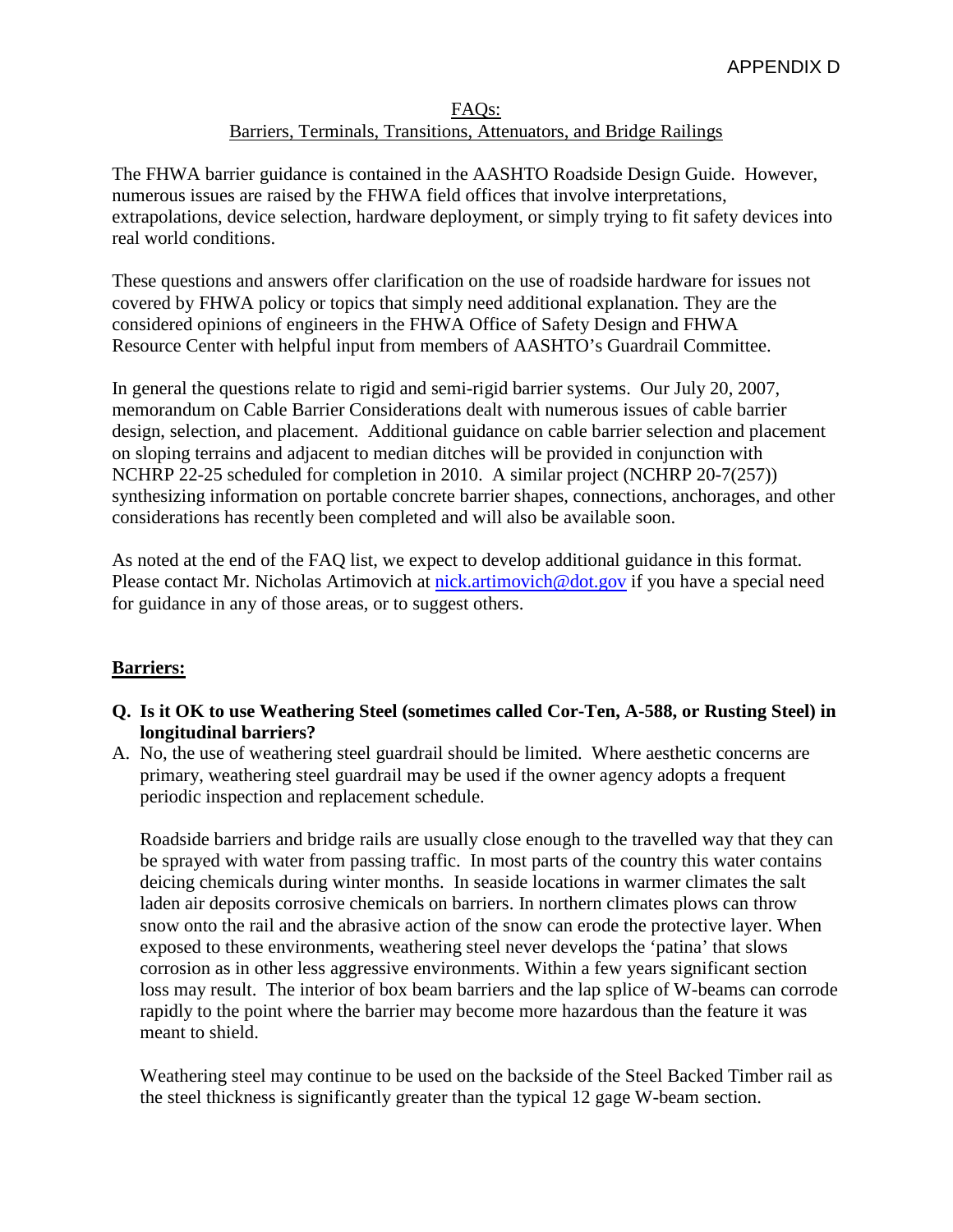One accommodation that has been tried is using zinc foil at the W-beam overlap where the zinc's galvanic action slows the corrosion. Use of thicker sections (exclusive of the terminal) may also prolong the life, but maintenance should still include inspection of the sections and joints. Powder coating of *galvanized* guardrail is an acceptable aesthetic option.

Barrier terminals are also subject to section loss at rail splices, but pendulum tests have been conducted on highly weathered barrier rails using galvanized extruder-type terminals and crash-test performance has been satisfactory. Questions on aesthetic treatments of barrier terminals should be addressed to the manufacturer.

#### **Q. Can 6 x 8 inch timber, W6 x 9 steel, and W6 x 8.5 steel posts be used interchangeably in the length-of-need section of guardrail?**

A. Yes. Crash testing under NCHRP Report 350 has shown that these posts may be substituted when not in a barrier terminal. For short stretches of damaged barrier it is probably better to use the same type posts as in the existing installation, but where longer sections must be repaired substituting posts is acceptable. Some States use 8 inch round posts for W-beam guardrail, but we do not have enough performance information to offer an opinion on whether they may be substituted for steel or rectangular wood posts. Some proprietary guardrail and cable barrier posts have also been shown to be interchangeable with the generic posts. Recent crash testing [see [NCHRP Project 22-14\(3\)\]](http://144.171.11.40/cmsfeed/TRBNetProjectDisplay.asp?ProjectID=686) under the AASHTO MASH has shown that there may be a difference in performance between steel post systems and wood post systems, especially when the top of the rail is less than 27-3/4 inches high.

#### **Q. Can I use a water-filled barrier on my project instead of concrete barrier?**

A. Only if it includes a steel framework that has been accepted as crashworthy. To explain why, we have to agree on some definitions first:

A "**barrier**" is a device that safely redirects, slows, or stops an errant vehicle preventing a more severe crash, or prevents vehicles from entering the work area. A "**barricade**" is a lightweight channelizing device that warns motorists of a hazardous situation and offers little or no resistance when hit. For example, a barrier offers "positive protection" to shield workers in a work zone from being hit by errant motorist while a barricade does not. A "**channelizer"** is a line of traffic control devices used to delineate the traveled way.

**Barriers** include W-beam guardrail, jersey barriers ("K-rail" in California), steel barriers, bridge railings, weak post cable barriers, certain water-ballasted plastic units, and crash cushions. They must be crash tested at 100 km/hr using a small car and a pickup truck to assess occupant risk and barrier integrity. The test vehicle may not penetrate or vault over a barrier. When put in place each unit must be physically connected to the next unit per the state standard or per the manufacturer's instructions. If the units are merely butted end to end, or if the connection hardware gets stolen, you are maintaining a hazard that is dangerous to both the traveling public and the workers.

**Barricades** must have orange and white reflectorized striping in accordance with Part 6 of the Manual Uniform Traffic Control Devices, and include Type I and II "sawhorse" barricades, Type III Road Closure barricades, and some large plastic units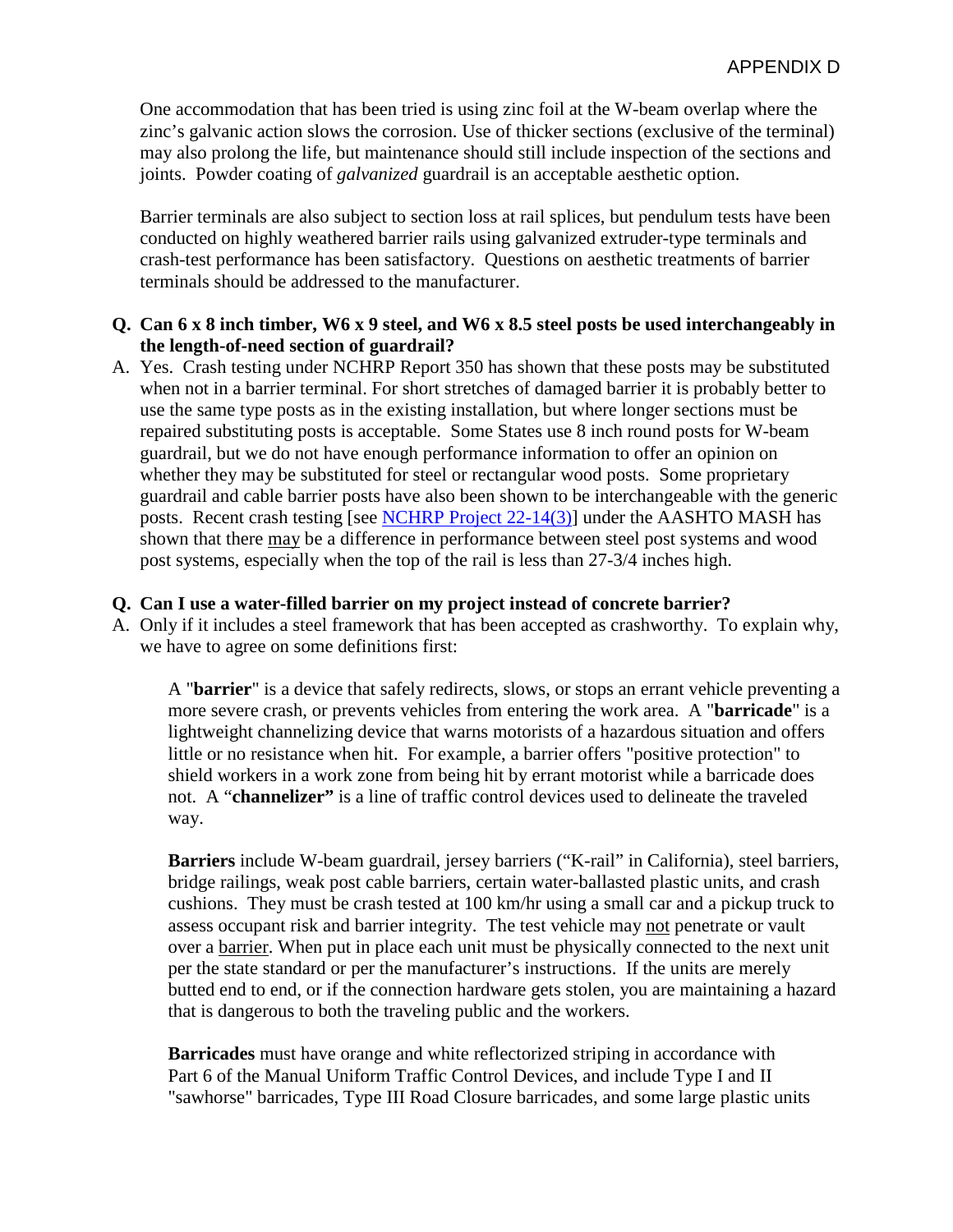that accept water ballast, among others. Barricades must be crash tested at 100 km/hr with a small car to ensure that they do not cause harm to occupants of the impacting vehicle when they are struck.

A hybrid device called a "**longitudinal channelizing device**" or **"longitudinal channelizer"** consists of the large plastic units linked together, end to end, forming a wall. They are useful for controlling pedestrian traffic, guiding vehicles through confusing work zones, discouraging the use of median crossovers, and in providing more delineation when only a line of cones or drums are called for. A longitudinal channelizer is not a barrier because, upon impact by a vehicle, the plastic units rupture and the vehicle penetrates the wall. Some longitudinal channelizers can be converted into crashworthy barriers with the addition of continuous steel rails or by virtue of an internal steel framework.

Now to answer the question - Concrete "New Jersey" Barrier or "K-rail" that is properly installed and connected will redirect most impacting vehicles. Certain "water filled barriers," namely those with internal or external steel rails or frames, can also contain and redirect vehicles. Without these external steel rails or the internal steel framework, water filled longitudinal channelizers do not have the capability to redirect vehicles and may not be substituted whenever a barrier is specified. Because of the confusion over water filled barriers and channelizers that look alike, the FHWA, the AASHTO/AGC/ARTBA Task Force 13, and the American Traffic Safety Services Association support the use of clear labels on each water-filled unit that explains its purpose as a channelizing device or as a barrier unit. A discussion and a sample label are to be posted on the Task Force 13 Web site (see [www.aashtotf13.org](http://www.aashtotf13.org/)).

Please note that barrier deflection should be considered. Precast concrete barriers have lower deflection and can also be pinned in place to severely limit deflection upon impact.

# **Q. Which concrete barrier shape should we use – Jersey Barrier, "F-Shape," Constantslope, Single Slope, or vertical?**

A. All these shapes are acceptable. Generally, the F-Shape or the 9.1 degree constant slope are preferred, since the "F" shape design was specifically engineered to limit the potential roll over and the 9.1 degree constant slope reasonably mimics that performance. Another consideration may be the nature of the traffic using the facility or future overlays.

An explanation of the differences in the shapes may be useful. The Jersey and F barriers are both "safety-shape" barriers that begin with a 3 inch vertical face at the pavement level. Then they break to a sloped face that goes up to 13 inches above the pavement on the Jersey barrier, but only up to a height of 10 inches in the case of the F-Shape. Both then transition to a nearly vertical face to the top of the barrier.

The Texas Constant-Slope Barrier is 1070 mm (42 in) high and has a constant-slope face that makes an angle of 10.8 degrees with respect to the vertical. California developed a Single Slope profile that makes an angle of 9.1 degrees with respect to the vertical. The crash tests indicate that the performance of the Texas Constant-Slope Barrier is comparable to that of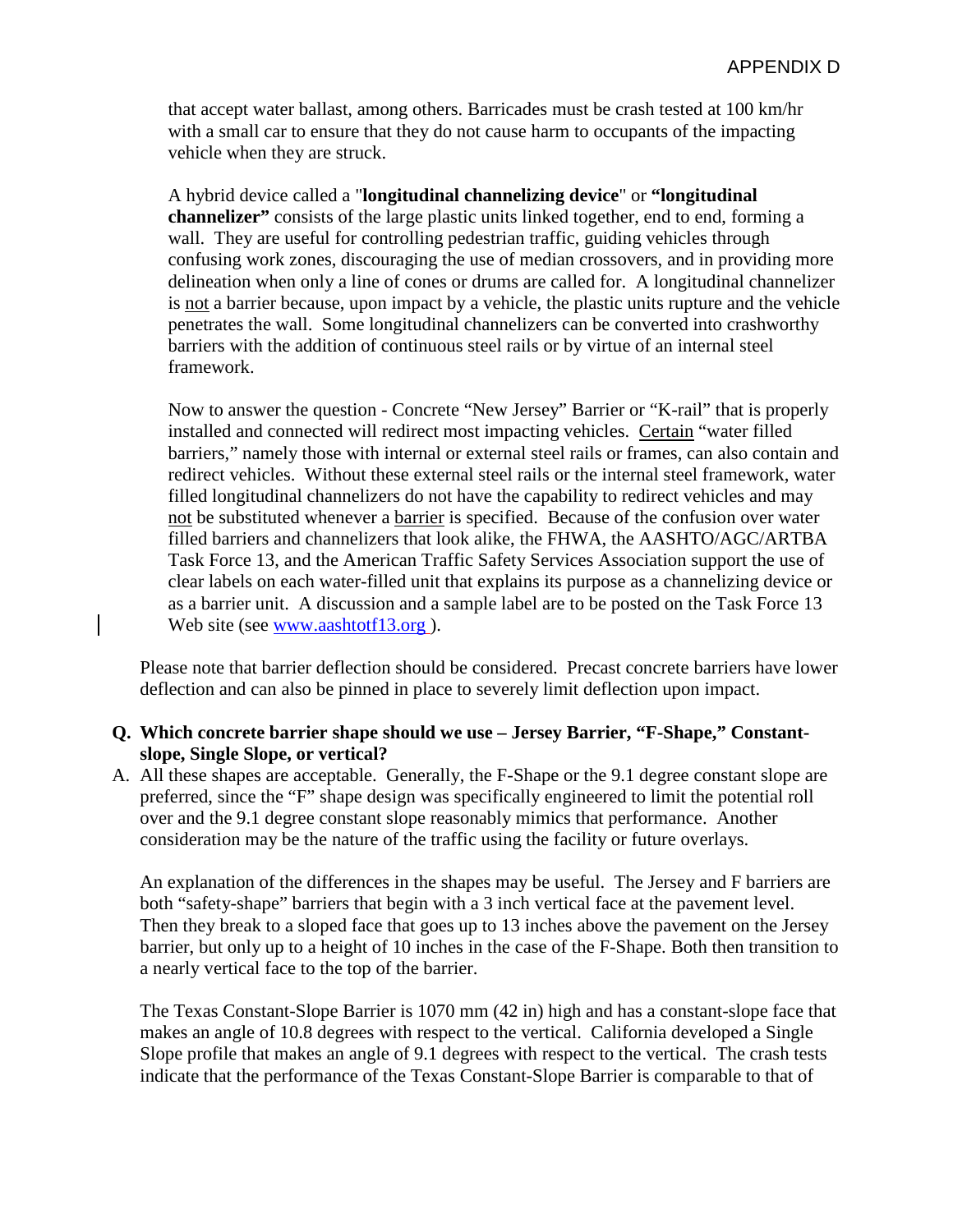the NJ-shape and the performance of the California Single-Slope Barrier is comparable to that of the F-shape.

A vehicle impacting one of the safety shape designs will have a significant portion of its energy absorbed in the climbing or lifting action that occurs when the tires roll up the lower sloping face. In low speed impacts this may result in the vehicle's redirection with no sheet metal contact with the face of the concrete wall. In medium impacts there will be damage to the vehicle but the occupants will experience minimum forces. In high speed impacts to safety shaped walls there will be significant vehicle damage and minor to moderate injury potential to the occupants. For the Jersey barrier there is a much greater likelihood that a small car will be rolled by the "safety shape" profile. The "F" shape design was specifically engineered to limit the potential for small cars to roll over upon impact.

Vehicles impacting the single slope barrier or vertical wall will experience little potential for roll-over. However, the barrier will absorb none of the crash energy by lifting the vehicle – there is always sheet metal damage and the occupants get the full force of hitting a concrete wall. The vertical wall has similar impact parameters, with the added potential for an occupant's head to hit the wall if it is high enough.

A benefit of the constant slope, single slope, or vertical barriers is that you can apply multiple overlays without affecting the shape, and therefore the performance, as long as the total height remains adequate. Both "safety shapes" allow for no more than three inches of overlay.

In general, for high speed highways the single slope barrier is most appropriate to limit rollovers, since much of the fleet now has side airbags to absorb the impact to the occupants. The side impact airbags will improve the safety of the occupants. For lower speed roads, the F shape would be better for the majority of impacts it would be expected to handle.

# **Q. Do we need to tie down our portable concrete barrier?**

A. It depends. If you are placing the barrier near the edge of a bridge deck a catastrophic failure could occur if a vehicle caused the barrier to deflect enough to push it over the edge. If the barrier were placed on pavement with a work area on the other side then you can tolerate more deflection and bolting it down usually isn't necessary. Barrier deflection in this case may, indeed, push the concrete into the work area, but there appears to be little if any data relating to workers injured when the barrier is deflected causing it to slide into the work area.

#### **Q. Can I fix a channel shape or some other device to the pavement behind portable concrete barrier to keep the barrier from sliding?**

A. No. If the barrier is struck by a vehicle tall enough to push it across the deck the barrier could 'trip' over the channel shape and tip over allowing the vehicle to intrude into the work area. The only acceptable location to secure a barrier is in front so that the anchors will resist the overturning moment.

#### **Q. Do cable barriers pose an extraordinary safety risk for motorcyclists?**

A. We understand that motorcyclists worldwide have raised this concern. First, the unprotected motorcyclist is at great risk anytime he or she goes off the roadway at speed and contacts a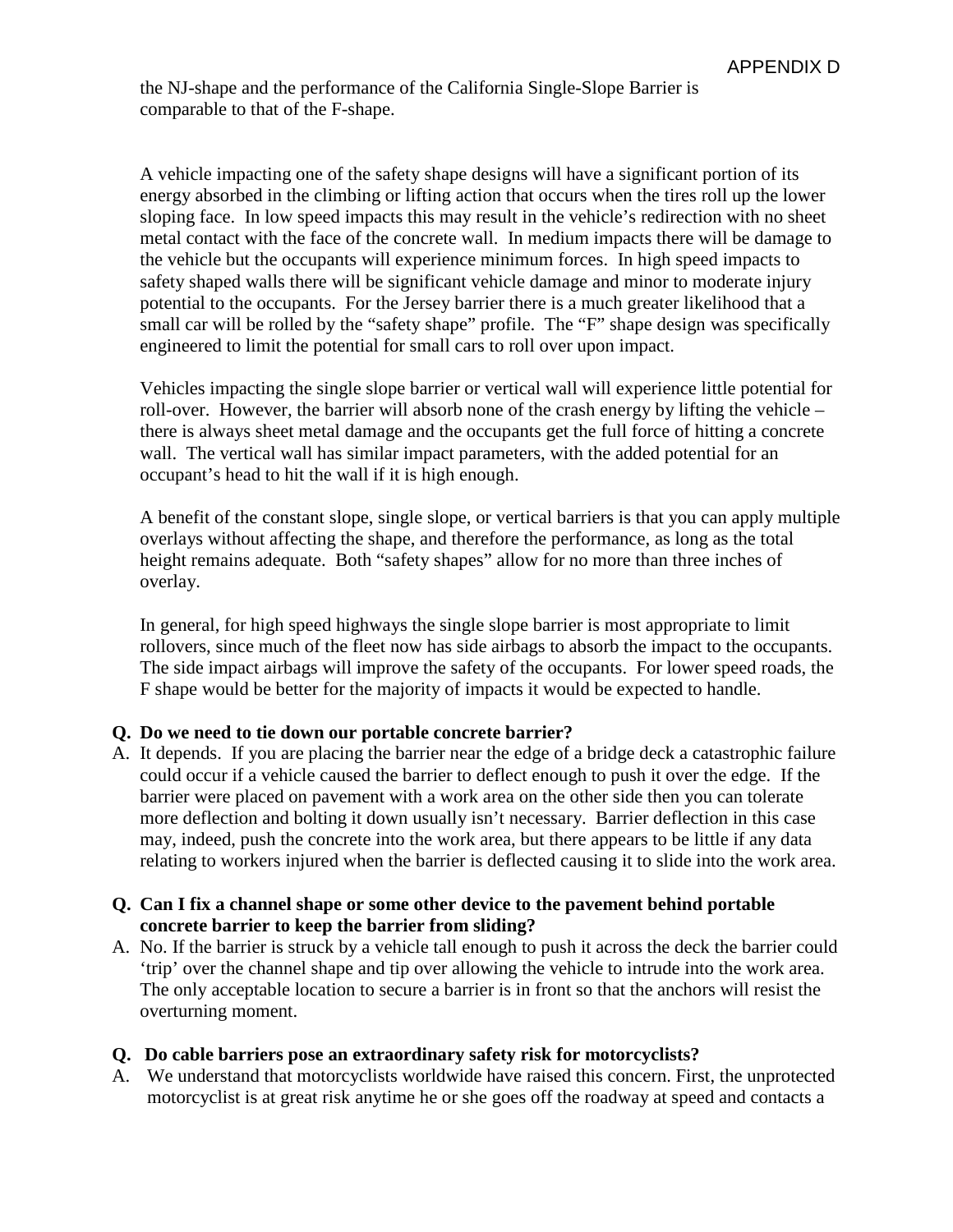barrier or any other object. Second, we have yet to see a crash report where the *cables* caused the severe injury. Our reviews show the barrier *posts* cause the greatest number of

injuries (other than the cyclist going completely over the barrier and impacting the ground or some other unforgiving hazard.) Since the post spacing on cable systems is typically two to three times greater than the post spacing on steel beam systems, cable systems allow a greater potential for the rider to avoid striking the posts.

We also note that some European installations (notably in Sweden and the United Kingdom) place cable systems in the paved roadway where there had been no median ("central reserve" as the Brits call it). The cable barrier separates traffic on "two plus one" roads that have three lanes, two lanes in one direction and one in the opposite direction. This puts traffic very close to the barrier and allows very little room for error for motorcyclists or auto drivers. The proximity of the barrier to traffic also results in an increase in the number of impacts, but the motorcyclists are much more vulnerable and have more reported crashes. We don't anticipate cable barrier installations of this sort in the United States.

The European community addressed this question in "Barriers to Change: Designing Safe Roads for Motorcyclists" where it states "The Panel concludes that, despite the amount of high profile coverage that wire rope barriers have attracted, limited research does not warrant the inference that they are more or less dangerous than other types of barrier on the market."

#### **Q. What guidance is available on the timeliness of guardrail repair?**

A. It is important that each agency develop their own guidance for when to make repairs. While severely damaged roadside barriers need to be repaired within a reasonable amount of time, FHWA cannot recommend a specific response time. Each agency must make a risk assessment about the timing of repair for each different category of damage and establish specific response times. The assessment would include, among other factors, agency resources (within its overall mission), hazard exposure (how likely is it the guardrail will be hit again), and hazard severity. Vagueness on the timeliness of repairs does not prevent liability. Timing of repairs should be dependent on providing a safe facility, not on recovering damages from insurance companies.

The performance of damaged guardrail was assessed in the NCHRP Project 22-23 "Criteria for Restoration of Longitudinal Barriers." Information on that study may be found here: [http://144.171.11.40/cmsfeed/TRBNetProjectDisplay.asp?ProjectID=696.](http://144.171.11.40/cmsfeed/TRBNetProjectDisplay.asp?ProjectID=696)

If repair work is done under contract the State should notify the contractor promptly when the damage is discovered. The time that the contractor is given to respond needs to consider utility coordination (i.e., "Miss Utility" or "One Call" to avoid damaging subsurface utilities) and the fact that additional terminal grading or lengths of barrier may be needed to bring the device up to current standards. Special events and weather factors should also be considered when establishing mandatory response times.

The FHWA has updated the publication "W-beam Guardrail Repair" (Publication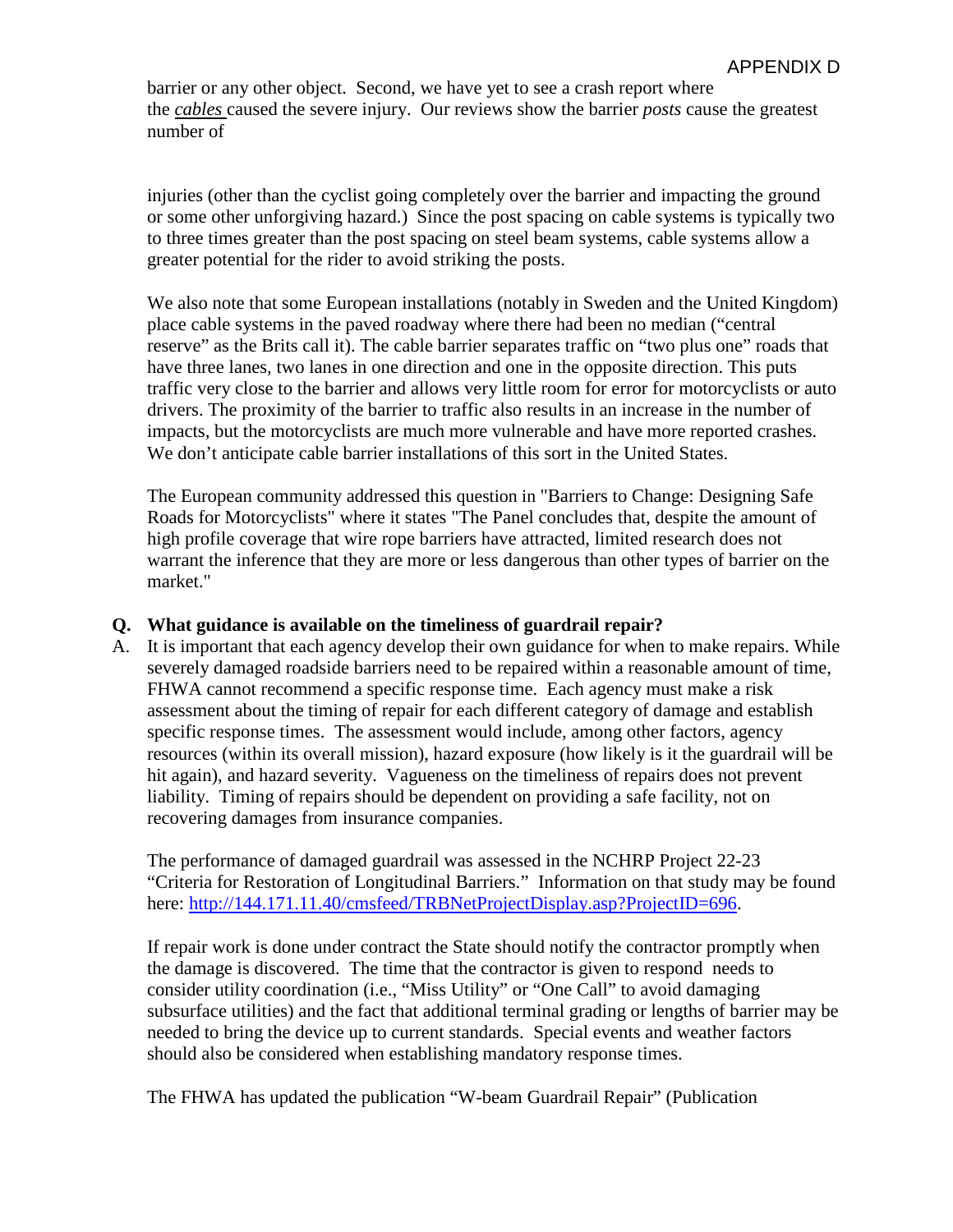Information on the eligibility of Federal funding for replacement parts of safety features may be found at [http://www.fhwa.dot.gov/federalaid/080610.cfm.](http://www.fhwa.dot.gov/federalaid/080610.cfm)

# **Q. What is "guardrail?" Our agency only uses "guiderail."**

A. These terms are synonymous. A few States are required by judicial interpretation to refer to steel beam barriers as "guiderail" because the barriers are not seen as devices that can guard motorists from all injuries. Rather, the steel beam system can only "guide" the car and its occupants. (In Europe, "guard fence" and "road restraint systems" are the common names for roadside barriers.)

#### **Barrier Terminals and Crash Cushions**

- **Q. When repairing crash-damaged guardrail terminals or crash cushions, may we use "breakaway posts" or other components that fit if they are supplied by another manufacturer?**
- A. Barrier terminals and crash cushions are precisely engineered devices that are subjected to a range of crash tests (up to 8 different tests) meant to show proper performance when impacted by errant vehicles. If the substitute parts do not crush, break, bend, or slide the same way as the crash-tested parts, the device's performance will be affected, with the potential for negative performance. (Even if the device's performance in one test may improve with the substitute part in place, it may lead to failure under another test impact condition.) If the component in question is covered by patent and unique to the system then the overall effect can only be determined by the original manufacturer and/or a crash test laboratory.

Substitutions of components are allowable if any one of these conditions is met:

- 1) The substitute components are generic items (like guardrail line posts, W-beam rail elements, some fastener hardware, etc.) that meet the same specification as the crash tested parts, or
- 2) The manufacturer of a patented device has determined that the part will not adversely affect the device's performance and has agreed that the part may be substituted, or
- 3) The substitute component has been successfully crash tested as part of the same system, or
- 4) A critical or "smart" part that was formerly covered by a patent is manufactured to the same specification as the original part.

This guidance applies to the safety performance of barrier terminals, crash cushions, and the barriers themselves when considering the use of substitute components.

Most current guardrail terminals and impact attenuators are patented devices. Where the system, device, or components thereof are patented proprietary products, then the guidance in the January 11, 2006, FHWA memorandum, "Guidance on Patented and Proprietary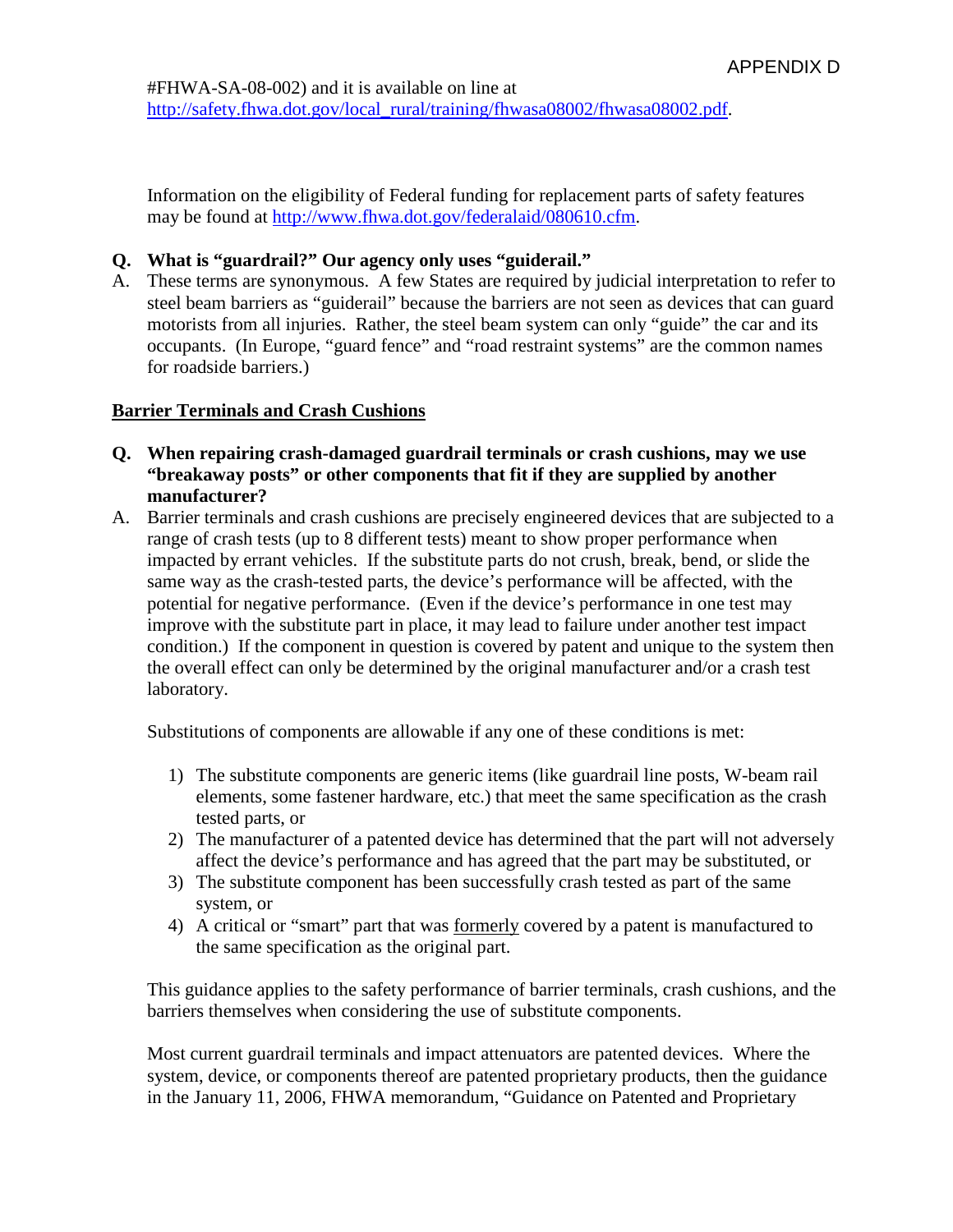Product Approvals",

[\[http://www.fhwa.dot.gov/programadmin/contracts/011106.cfm\]](http://www.fhwa.dot.gov/programadmin/contracts/011106.cfm) should be followed. This memorandum contains a link to additional FAQs on the use of proprietary products in Federal-aid contracts.

- **Q. Our highways are signed for 75 mph. Shouldn't we use crash cushions that have been crash tested at speeds higher than 100 km/hr (62.5 mph)?**
- A. No. The FHWA Office of Safety considers that a 100 km/hr test is representative of worst case run-off-road crashes.

Early on in the panel discussions related to the NCHRP project for the updating of the NCHRP Report 350, there was much discussion involving the need to increase test speeds over the 100 km/h (62.2 mph) maximum speed now used. Based on data available to the research team, it was concluded that regardless of posted speeds, most impacts with fixed objects occurred at somewhat reduced speeds, probably because most drivers are braking hard as they are about to run off the road or into some fixed object. Historically (from FARS data), crash cushions have been directly responsible for very few fatalities and even fewer of these can be attributed directly to inadequate cushion capacity. Granted, a longer cushion will perform better in some head-on full-speed crashes, but the cost-effectiveness of a 70 mph cushion over a 62 mph design is far from clear. FHWA's "official" position is that highway features tested to Report 350 TL-3 (i.e., 100 km/h) are sufficient, but if any DOT wishes to use longer designs, they are most certainly free to do so. The best question to ask is whether or not there has been a "capacity" problem with existing installations.

#### **Q. What is the difference between energy absorbing terminals and those that allow the vehicle to break through?**

A: All terminals dissipate energy during an impact, some more than others depending on impact conditions. It is agreed that in an end-on impact by a vehicle aligned with the terminal, "energy absorbing" terminals will dissipate more energy than "non-energy absorbing" terminals. However, there are also certain impact conditions in which both types of terminals dissipate essentially the same amount of energy. For these conditions the vehicle can be expected to travel a considerable distance after impact for both terminal types. Additionally, a vehicle that inadvertently leaves the road in advance of a terminal may be just as likely to miss the end as to impact it. Therefore, it seems prudent to require similar run out distances for both energy-absorbing and non-energy-absorbing terminals.

The FHWA memoranda entitled, "Guidelines for the Selection of W-beam Barrier Terminals," (October 26, 2004) and "Supplementary Guidance for the Selection of W-beam Barrier Terminals" (November 17, 2005) issued by the FHWA contain additional considerations beyond those in the Roadside Design Guide. As a point of clarification, guardrail run out distances and length of need requirements for terminals should follow recommendations in the RDG. They are dependent on traffic conditions, guardrail layout, and the characteristics of the hazard to be shielded. They are independent of the terminal type, assuming the point at which the length of need begins is the same for each terminal (normally 12.5 ft from the terminal's beginning).